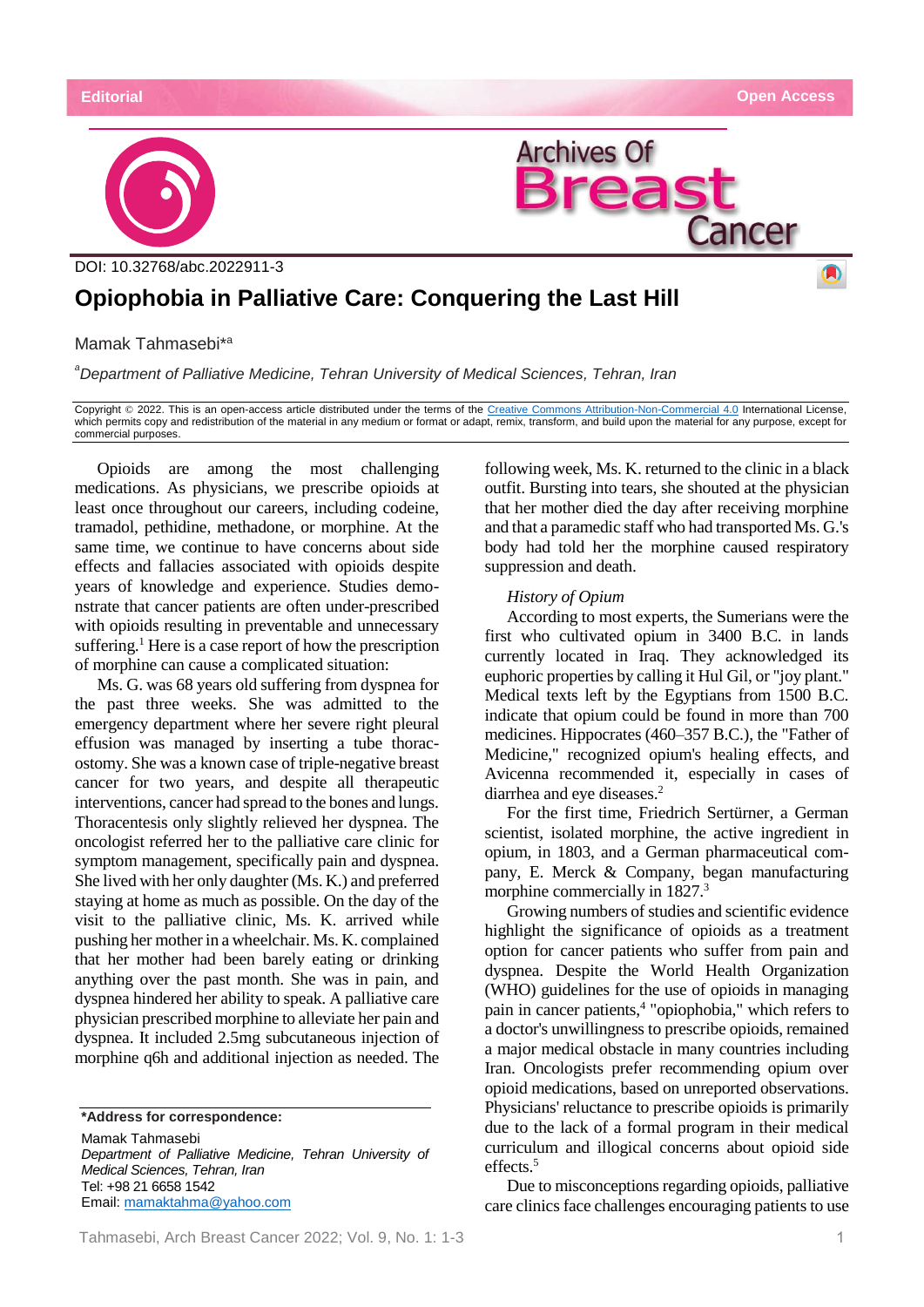

morphine to alleviate severe pain or dyspnea. Most physicians, even pain specialists, 6 and nurses have unfounded concerns about prescribing opioids. Morphine, when appropriately administered, has fewer side effects than over-the-counter pain relievers, such as NSAIDs. As well as commonly known side effects such as constipation, nausea, and sedation, morphine is also notorious for addiction, respiratory depression, and hastening death, as I will briefly describe in the following paragraphs.

#### *Addiction*

Fear of addiction is one of the significant reasons that dissuade physicians from prescribing opioids to relieve pain associated with cancer. Opioid addiction is, however, a rare condition. With no previous history of addiction, fewer than two out of every 10,000 people will become addicted to opioids.<sup>7</sup> It is important to emphasize that physical dependence and tolerance are normal physiologic responses to opioids and should not be confused with addiction.

# *Respiratory depression*

Respiratory depression remains a primary concern in opioid usage among nurses and physicians. Respiratory depression occurs in less than 0.5% of patients postoperatively, and it is scarce among those under chronic opioids prescription.8,9 Substantial evidence supports the beneficial effects of opioids in treating breathlessness, indicating that opioids are safe for managing dyspnea even in patients with cardiopulmonary diseases.<sup>10</sup> Pain stimulates the respiratory center; therefore, opioids may cause respiratory depression if clinicians do not adjust opioid dosage appropriately after managing pain in a short time, for example, after nerve block.

# *Hastening death*

Although there is no evidence that the use of opioids for the management of cancer pain negatively impacts survival, it remains a subject of intense discussion. Concern over opioids' side effects and the common practice of prescribing morphine to dying patients, <sup>11</sup> explains why opioids are often misconstrued as the cause of death. Studies demonstrate that good pain management is beneficial for sleep and appetite, and as a consequence, improves the quality of life and even survival. $12$ 

### *The Basic rules for morphine prescription:*

- Morphine is the gold standard in managing severe pain in cancer patients and dyspnea with unresolved causes.13,14

- The only dose-limiting factor is intolerable side effects. Patients determine their morphine doses based on the severity of pain and dyspnea they are experiencing.<sup>4</sup>

- For managing chronic pain, morphine should be prescribed regularly and not as needed (p.r.n).<sup>4</sup>

- The administration of morphine subcutaneously is the best route for patients who have difficulty swallowing their drugs or when transdermal route is not feasible.<sup>4</sup>

- Precautions need to be taken when prescribing morphine to patients with renal or hepatic failure.<sup>12</sup>

- A laxative must almost always accompany morphine prescriptions.<sup>9</sup> In some patients, managing constipation is even more complicated than pain.

#### **CONCLUSION**

Pain is a subjective unpleasant experience, so clinicians have the opportunity to change cancer patients' experience with good and appropriate pain relief. According to Dame Cicely Saunders, pain goes far beyond the physical, including psychological, social, and emotional aspects.<sup>15</sup> Only after treating severe physical pain with morphine can healthcare providers address other aspects of pain. As a rule, every oncologist must know the principles of morphine therapy: by the clock, by the mouth, by the ladder, and by the individual. All health care providers should know enough about opioids to provide accurate information to patients and their families (such as Ms. K.). The management of cancer pain should be free from myths and superstitions.

Suppose the palliative care physician could have taken the time to discuss Ms. G's care goals based on her prognosis, clarified her preferences, and explained to her and her daughter the common side effects of opioids. In that case, Ms. K might accept her mother's death without remorse and ambiguity. Good comprehensive care involves *communication* and *shared decisions*, which are the corner stones of medical care as a technical and ethical process.

# **CONFLICT OF INTEREST** None.

#### **REFERENCES**

- 1. Knaul FM, Farmer PE, Krakauer EL, De Lima L, Bhadelia A, Kwete XJ, et al. Alleviating the access abyss in palliative care and pain relief—an imperative of universal health coverage: the Lancet Commission report. The Lancet. 2018;391(10128):1391-454. doi: 10.1016/S0140- 6736(17)32513-8.
- 2. Norn S, Kruse PR, Kruse E. History of opium poppy and morphine. Dansk medicinhistorisk arbog. 2005;33:171-84. doi: Not available.
- 3. Santella TM, Triggle DJ. Opium: Infobase Publishing; 2007. ISBN: 0-7910-8547-3. doi: Not Available
- 4. Committee WGAbtGR. WHO guidelines for the pharmacological and Radiotherapeutic Management of Cancer Pain in adults and adolescents. Geneva: World Health Organization,(c) World Health Organization.